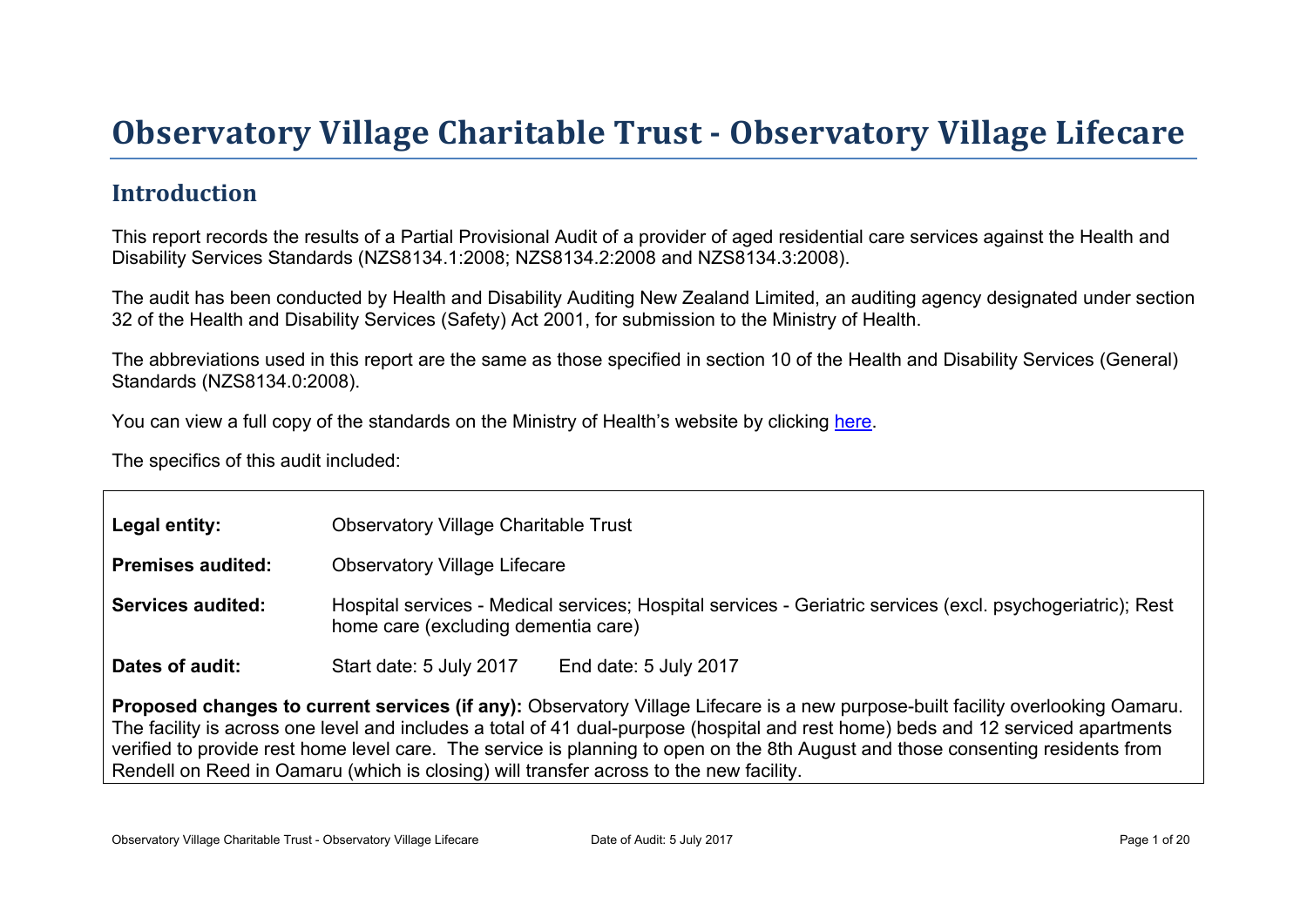**Total beds occupied across all premises included in the audit on the first day of the audit:** 0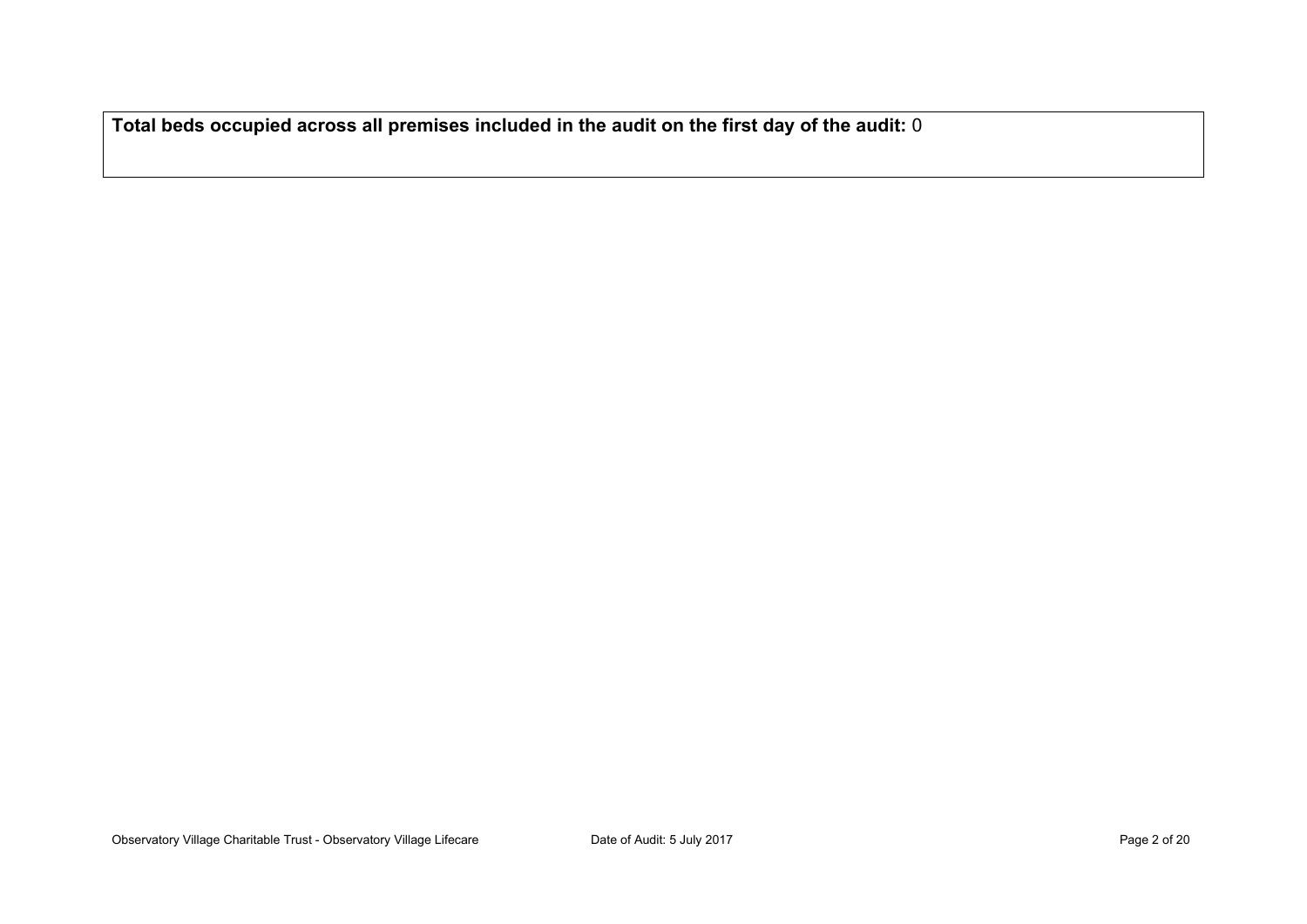## **Executive summary of the audit**

## **Introduction**

This section contains a summary of the auditors' findings for this audit. The information is grouped into the six outcome areas contained within the Health and Disability Services Standards:

- consumer rights
- organisational management
- continuum of service delivery (the provision of services)
- safe and appropriate environment
- restraint minimisation and safe practice
- infection prevention and control.

#### **General overview of the audit**

Observatory Village Lifecare is a new purpose-built facility overlooking Oamaru. The facility is across one level and includes a total of 41 dual-purpose (hospital and rest home) beds and 12 serviced apartments verified to provide rest home level care.

The purpose of this partial provisional was to assess the preparedness of the service to provide hospital (medical and geriatric) and rest home level care. The audit verified that the staff roster, equipment requirements, documented systems and processes are appropriate for providing rest home and hospital (medical and geriatric) level care. There are clear procedures and responsibilities for the safe and smooth transition of residents into the new facility.

The service is planning to open on the 1st August 2017, with admission of residents from the 8th August. This will include the transfer of consenting residents from Rendell on Reed in Oamaru (which is closing) to the new facility.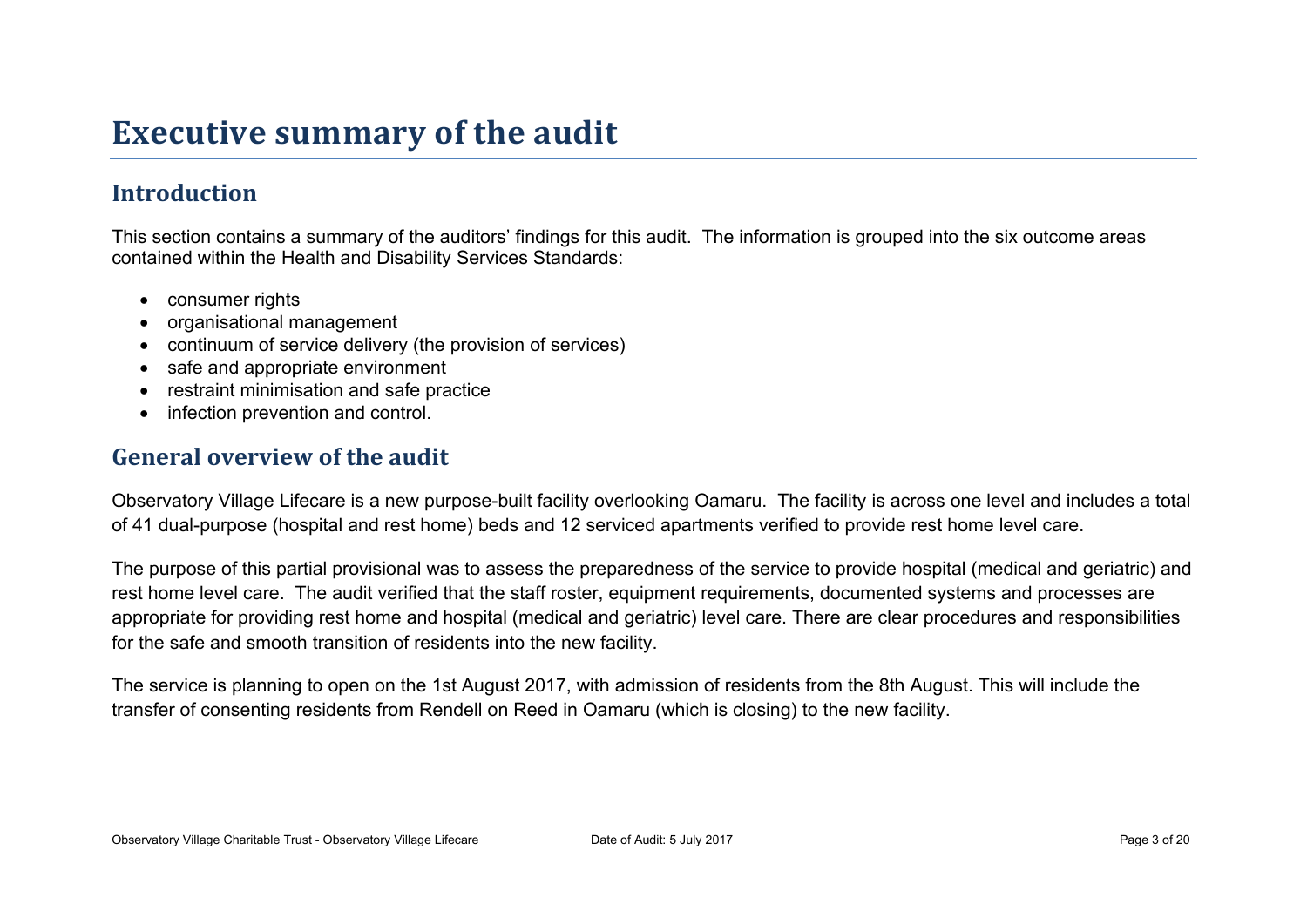The service is governed by the Observatory Village Care Ltd directors who report to the Observatory Village Trust. Five trustees were appointed from the North Otago community to provide governance to the trust. Observatory Lifecare has set a number of quality goals around the opening of the facility and these also link to the organisations strategic and business plan.

An experienced management team is employed to manage the new service. The general manager (registered nurse) has previous aged care management, consulting and auditing experience and is currently general manager (GM) at Rendell on Reed. A clinical manager is employed to support the GM. The GM has been working alongside the Observatory Care Ltd directors in preparation for commencing services in the new care home facility.

The corrective actions required by the service are all related to the completion of the building, managing and implementation of the new service.

### **Consumer rights**

N/A

#### **Organisational management**

The clinical manager (RN) will fulfil the manager role during a temporary absence, with support from the financial officer. The service has well developed policies and procedures that are structured to provide appropriate care for residents that require hospital/medical, and rest home level care. The service has contracts for physiotherapy, podiatrist, dietitian and GP services.

There is a comprehensive human resources policies folder including recruitment, selection, orientation and staff training and development. The service has a comprehensive orientation programme that provides new staff with relevant information for safe work practice. The orientation programme is developed specifically to worker type (eg, RN, support staff) and includes documented competencies. An annual education schedule is to be commenced on opening. A draft staffing roster is in place for all areas of the facility.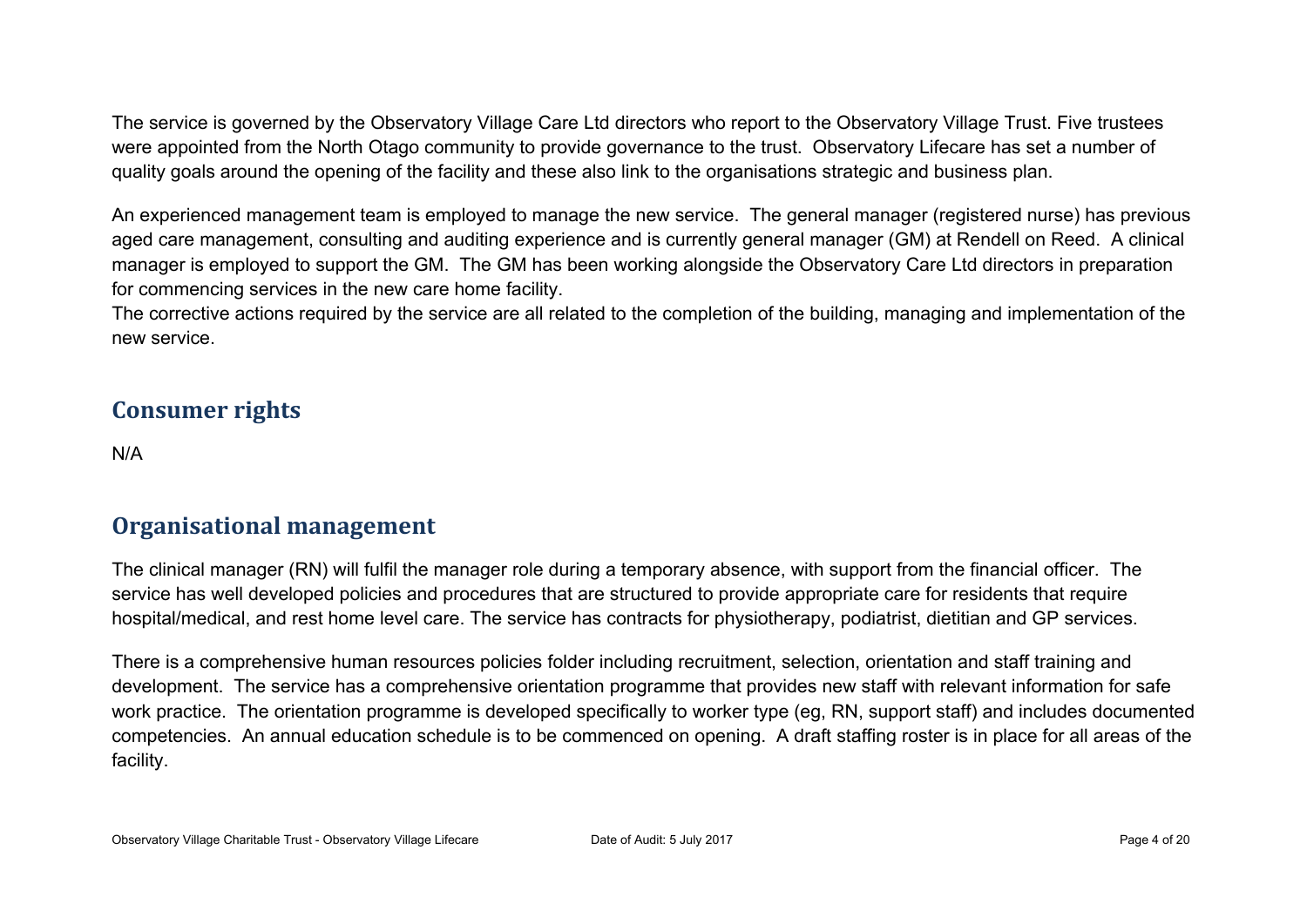### **Continuum of service delivery**

The medication policy and procedures follow recognised standards and guidelines for safe medicine management practice in accord with the guideline: Safe Management of Medicines.

The service is planning to use two weekly robotic packs and implement an electronic medication management system. There is a secure treatment room in each wing.

The menu has been audited and approved by an external dietitian. The large spacious kitchen included freezers, stand up fridges and walk-in pantry.

#### **Safe and appropriate environment**

The facility is purpose built and spacious and includes two wings in the care centre and one serviced apartment wing. All building and plant have been built to comply with legislation. New equipment has been purchased with other equipment being transferred from Rendell on Reed (which is closing).

There are centrally located nurse stations in each of the two care centre wings. Material safety datasheets are to be available in the laundry and the sluice.

All rooms and communal areas allow for safe use of mobility equipment. The facility has carpet throughout with vinyl surfaces in bathrooms/toilets and kitchen areas. There is adequate space in each wing for storage of mobility equipment. All rooms and ensuites have been designed for hospital level care.

There is internal courtyard/garden area between the wings and landscaping is in the process of being completed around the facility. There are mobility toilets near the lounge area. Each resident room has an ensuite. All ensuites throughout the facility have been designed for hospital level care and allows for the use of mobility equipment. There is a large open plan lounge/dining area shared between the two care centre wings and another village communal lounge/dining area.

Appropriate training, information, and equipment for responding to emergencies is provided at induction and as part of the annual training programme. The call bell system is available in all areas with visual display panels. Call bells are available in all resident areas.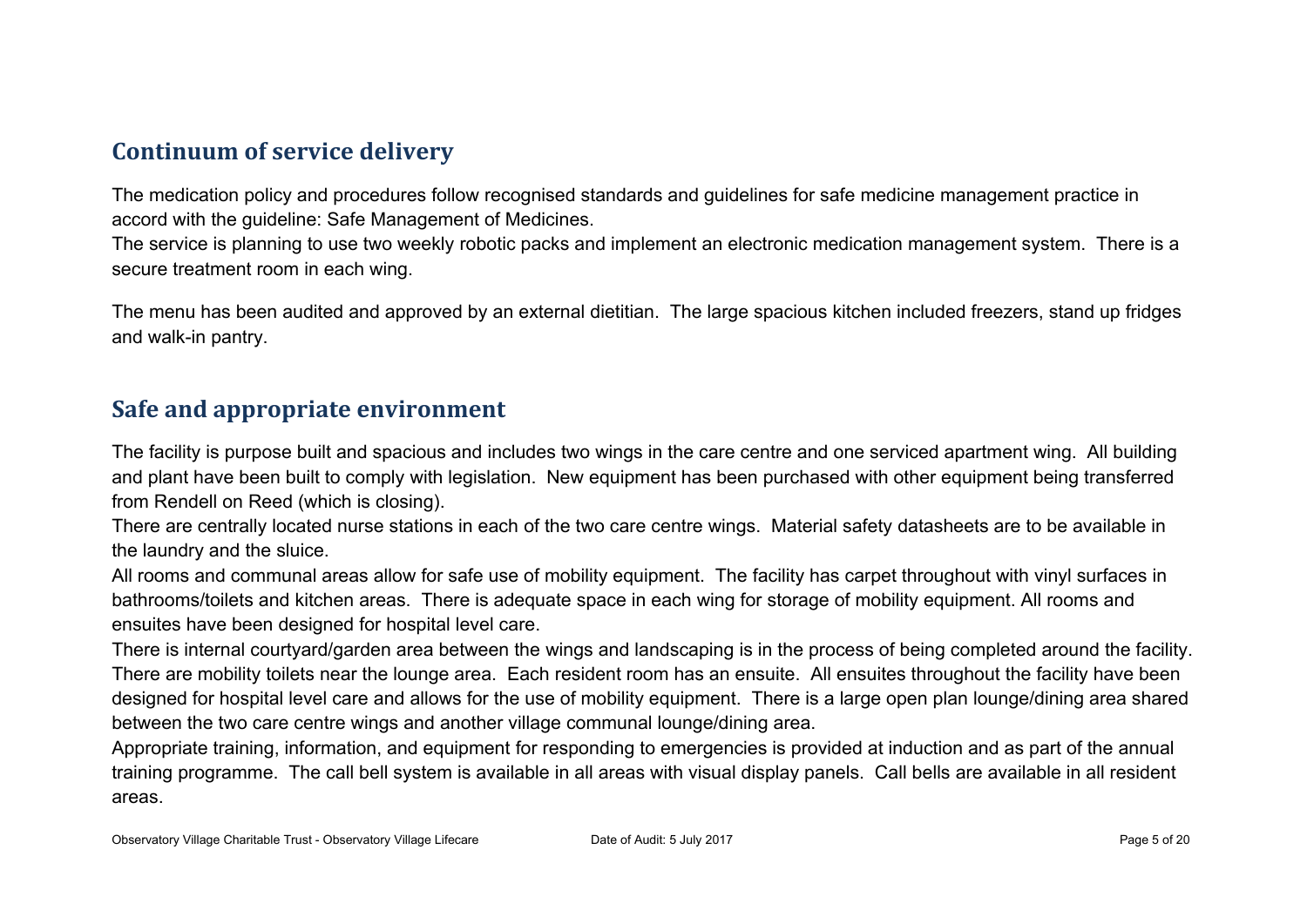The facility is appropriately heated and ventilated. There is under floor heating throughout the facility and radiators in each room.

#### **Restraint minimisation and safe practice**

N/A

#### **Infection prevention and control**

The IC programme and its content and detail, is appropriate for the size, complexity, and degree of risk associated with the service. There is a suite if infection control policies and procedures. There is a job description for the (infection prevention & control (IP &C) nurse and clearly defined guidelines. The IP&C nurse is a designated Registered Nurse. The infection control programme is designed to link to the quality and risk management system. The programme is to be reviewed annually with a template available to assist with this review.

The IC committee is to include all staff and will be part of the quality committee meeting and the registered nurse meetings.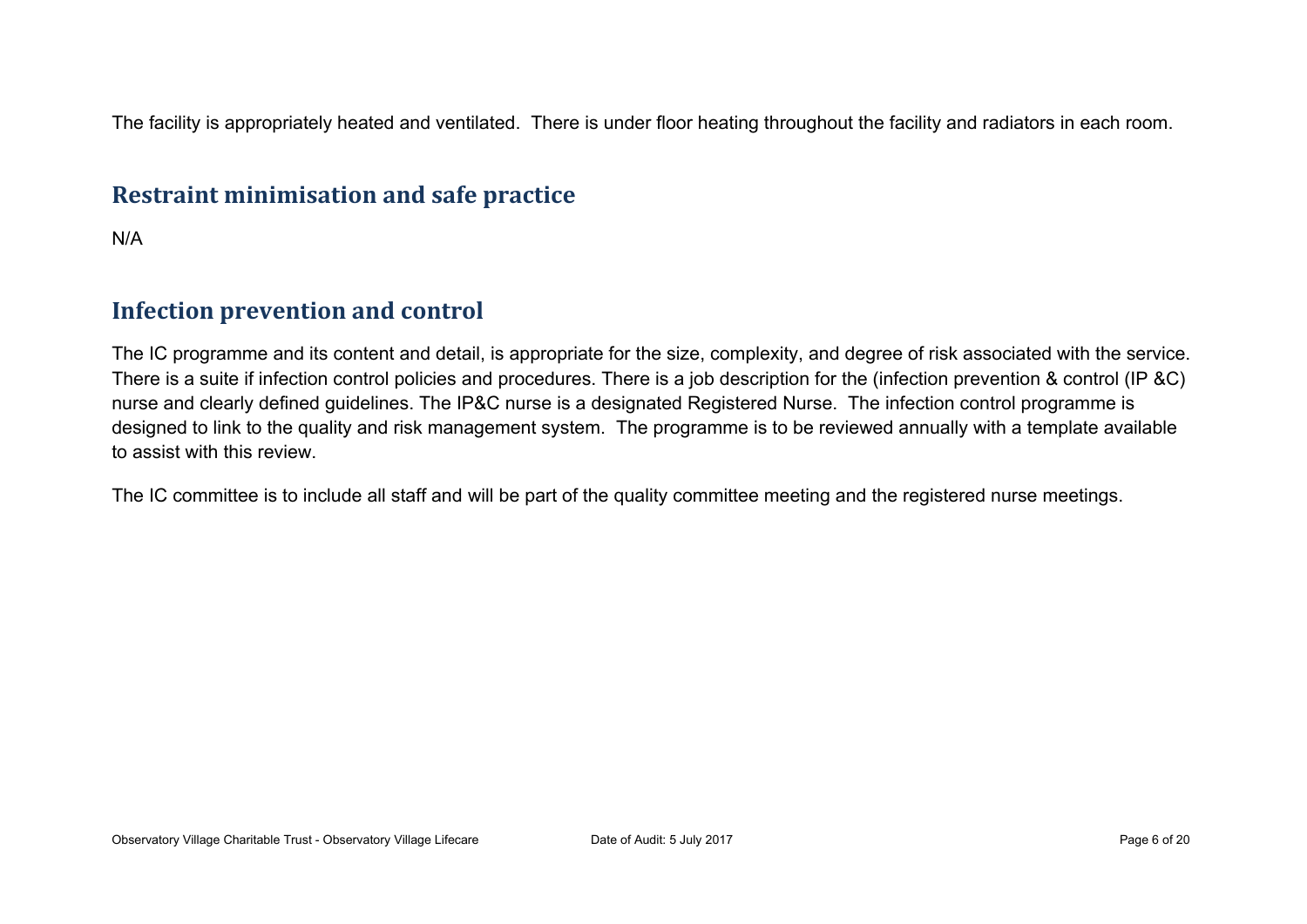## **Summary of attainment**

The following table summarises the number of standards and criteria audited and the ratings they were awarded.

| <b>Attainment</b><br>Rating | Continuous<br>Improvement<br>(Cl) | <b>Fully Attained</b><br>(FA) | <b>Partially</b><br><b>Attained</b><br><b>Negligible Risk</b><br>(PA Negligible) | <b>Partially</b><br><b>Attained Low</b><br><b>Risk</b><br>(PA Low) | <b>Partially</b><br><b>Attained</b><br><b>Moderate Risk</b><br>(PA Moderate) | <b>Partially</b><br><b>Attained High</b><br><b>Risk</b><br>(PA High) | <b>Partially</b><br><b>Attained Critical</b><br><b>Risk</b><br>(PA Critical) |
|-----------------------------|-----------------------------------|-------------------------------|----------------------------------------------------------------------------------|--------------------------------------------------------------------|------------------------------------------------------------------------------|----------------------------------------------------------------------|------------------------------------------------------------------------------|
| <b>Standards</b>            |                                   | 12                            |                                                                                  |                                                                    |                                                                              |                                                                      |                                                                              |
| Criteria                    |                                   | 30                            |                                                                                  |                                                                    |                                                                              |                                                                      |                                                                              |

| <b>Attainment</b><br>Rating | Unattained<br><b>Negligible Risk</b><br>(UA Negligible) | <b>Unattained Low</b><br><b>Risk</b><br>(UA Low) | Unattained<br><b>Moderate Risk</b><br>(UA Moderate) | <b>Unattained High</b><br><b>Risk</b><br>(UA High) | Unattained<br><b>Critical Risk</b><br>(UA Critical) |
|-----------------------------|---------------------------------------------------------|--------------------------------------------------|-----------------------------------------------------|----------------------------------------------------|-----------------------------------------------------|
| <b>Standards</b>            |                                                         |                                                  |                                                     |                                                    |                                                     |
| Criteria                    |                                                         |                                                  |                                                     |                                                    |                                                     |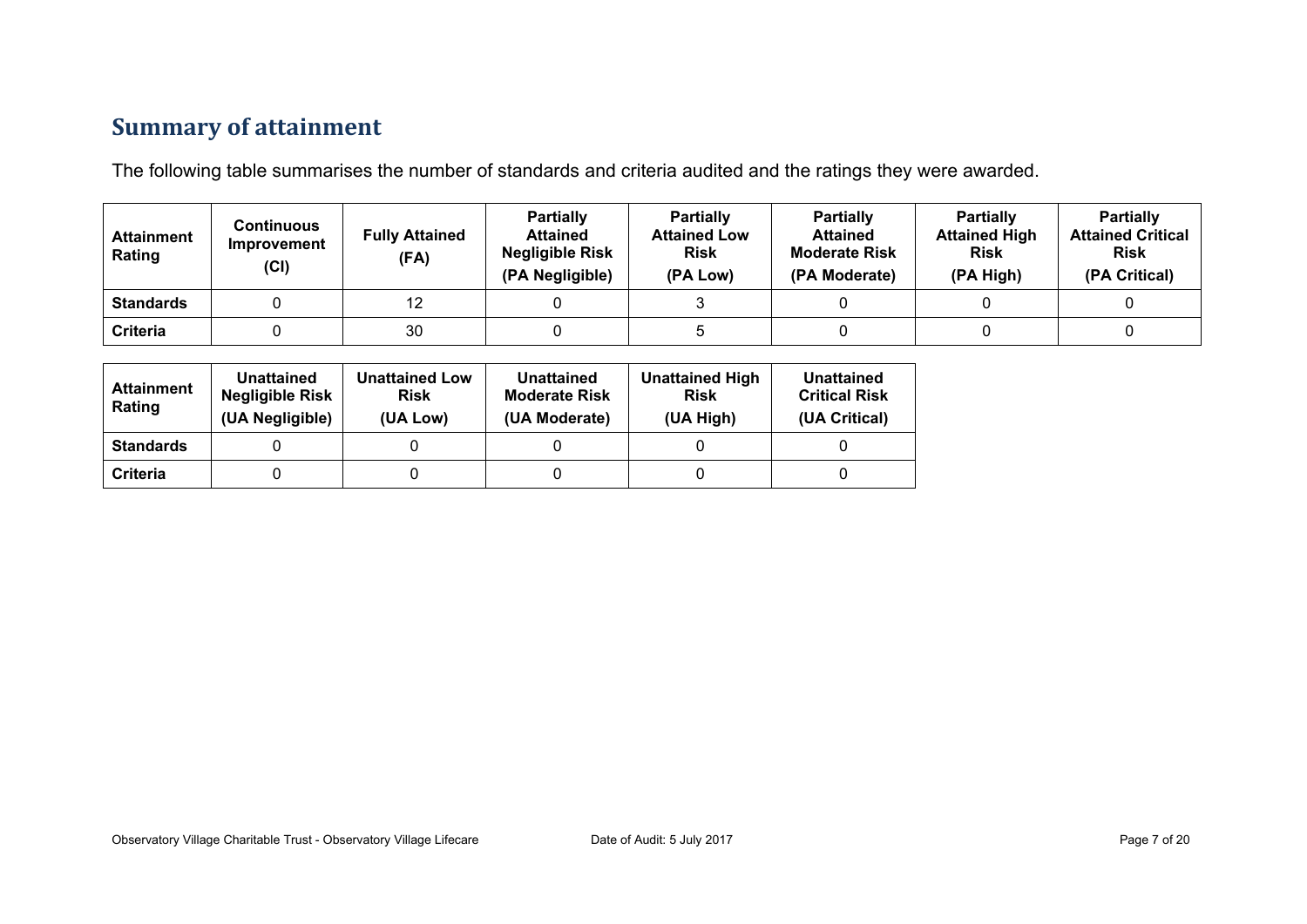# Attainment against the Health and Disability Ser vices Standar ds

The following table contains the results of all the standards assessed by the auditors at this audit. Depending on the services they provide, not all standards are relevant to all providers and not all standards are assessed at every audit.

Please note that Standard 1.3.3: Service Provision Requirements has been removed from this report, as it includes information specific to the healthcare of individual residents. Any corrective actions required relating to this standard, as a result of this audit. are retained and displayed in the next section.

For more information on the standards, please click [here](http://www.health.govt.nz/our-work/regulation-health-and-disability-system/certification-health-care-services/health-and-disability-services-standards).

For more information on the different types of audits and what they cover please click [here.](http://www.health.govt.nz/your-health/services-and-support/health-care-services/services-older-people/rest-home-certification-and-audits)

| Standard with desired outcome                                                                                                                                    | Attainment<br>Rating | Audit Evidence                                                                                                                                                                                                                                                                                                                                                                                                                                                                                                       |
|------------------------------------------------------------------------------------------------------------------------------------------------------------------|----------------------|----------------------------------------------------------------------------------------------------------------------------------------------------------------------------------------------------------------------------------------------------------------------------------------------------------------------------------------------------------------------------------------------------------------------------------------------------------------------------------------------------------------------|
| Standard 1.2.1: Governance<br>The governing body of the organisation ensures services<br>are planned, coordinated, and appropriate to the needs<br>of consumers. | FA                   | Observatory Village Lifecare is a new purpose-built facility including a total of 41<br>dual-purpose beds in the care centre and 12 serviced apartments verified to<br>provide rest home level care. The service has applied for hospital (geriatric and<br>medical) and rest home level care.                                                                                                                                                                                                                       |
|                                                                                                                                                                  |                      | The facility is situated in Oamaru and is across one level. The care centre<br>includes two wings. The two wings (East wing has 21 rooms and West wing has<br>20 rooms) are self-contained and both have a nurse's office. Four of the 20 rooms<br>in the West wing are also ORA's. There is a large shared open planned lounge<br>and dining room between the two wings. There is a separate wing of 12 serviced<br>apartments (ORA's) that have also been verified as suitable to provide rest home<br>level care. |
|                                                                                                                                                                  |                      | The service is governed by the Observatory Village Care Ltd directors who report<br>to the Observatory Village Trust. Five trustees have been appointed from the<br>North Otago community to provide governance to the trust.                                                                                                                                                                                                                                                                                        |
|                                                                                                                                                                  |                      | The service is planning to open on the 1st August with resident admissions<br>commencing on the 8th August. Consenting residents from Rendell on Reed in<br>Oamaru (which is closing) will transfer across on the 8th August. There is a                                                                                                                                                                                                                                                                             |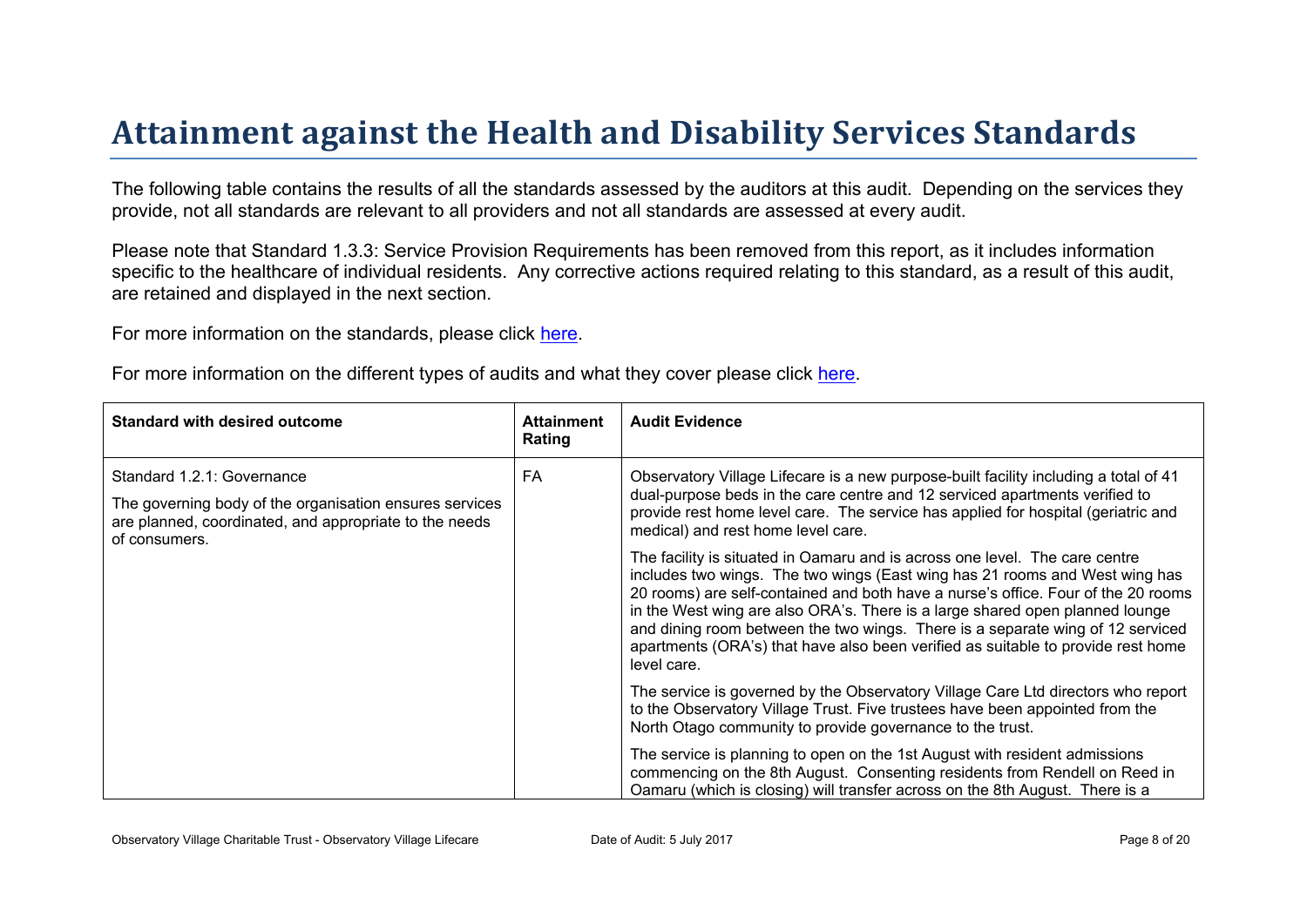|                                                                                                                                                                                                                                                     |           | transition plan around the transferring of residents from Rendell on Reed (20 rest<br>home, 17 hospital residents) across to Observatory Lifecare on the 8th August. A<br>further four hospital residents from Oamaru hospital will also transfer at a later<br>date. A specific committee has been set up to manage the transfer process. A<br>transfer plan has been developed including transport details, time and additional<br>information such as falls risk. An opening operating programme monitors<br>progress of tasks in preparing for the opening and transfer.                                                                                                                                                                                                                |
|-----------------------------------------------------------------------------------------------------------------------------------------------------------------------------------------------------------------------------------------------------|-----------|---------------------------------------------------------------------------------------------------------------------------------------------------------------------------------------------------------------------------------------------------------------------------------------------------------------------------------------------------------------------------------------------------------------------------------------------------------------------------------------------------------------------------------------------------------------------------------------------------------------------------------------------------------------------------------------------------------------------------------------------------------------------------------------------|
|                                                                                                                                                                                                                                                     |           | Observatory Lifecare has set a number of quality goals around the opening of the<br>facility and these also link to the organisations strategic and business plan.                                                                                                                                                                                                                                                                                                                                                                                                                                                                                                                                                                                                                          |
|                                                                                                                                                                                                                                                     |           | An experienced management team is employed to manage the new service. The<br>general manager (registered nurse) has previous aged care management,<br>consulting and auditing experience and is currently general manager (GM) at<br>Rendell on Reed. A clinical manager (currently clinical team leader at Rendell on<br>Reed for last 6 months) is employed to support the GM. The GM has been<br>working alongside the Observatory Care Ltd directors in preparation for<br>commencing services in the new care home facility.<br>There are job descriptions for all management positions that include<br>responsibilities and accountabilities.<br>The managers have maintained at least eight hours annually of professional<br>development activities related to managing a hospital. |
| Standard 1.2.2: Service Management<br>The organisation ensures the day-to-day operation of the<br>service is managed in an efficient and effective manner<br>which ensures the provision of timely, appropriate, and<br>safe services to consumers. | <b>FA</b> | The clinical manager (RN) will fulfil the general manager role during a temporary<br>absence with support from the financial officer. She has a number of years<br>nursing experience in aged care.<br>The service has all newly developed policies and procedures. The policies and<br>procedures are structured to provide appropriate care for residents that require<br>hospital (geriatric and medical), and rest home level care. The service can<br>consult with gerontology nurse specialists, clinical nurse specialist from Otago<br>Hospice, physiotherapist, dietitian, and mental health for older people.<br>The service has negotiated contracts for podiatrist, dietitian, physiotherapist and                                                                              |
|                                                                                                                                                                                                                                                     |           | general practitioner (GP) services (link 1.3.12.1). Physiotherapy services will be<br>two hours a week plus six hours of physio assistant role. There is a contracted<br>dietitian available as required.                                                                                                                                                                                                                                                                                                                                                                                                                                                                                                                                                                                   |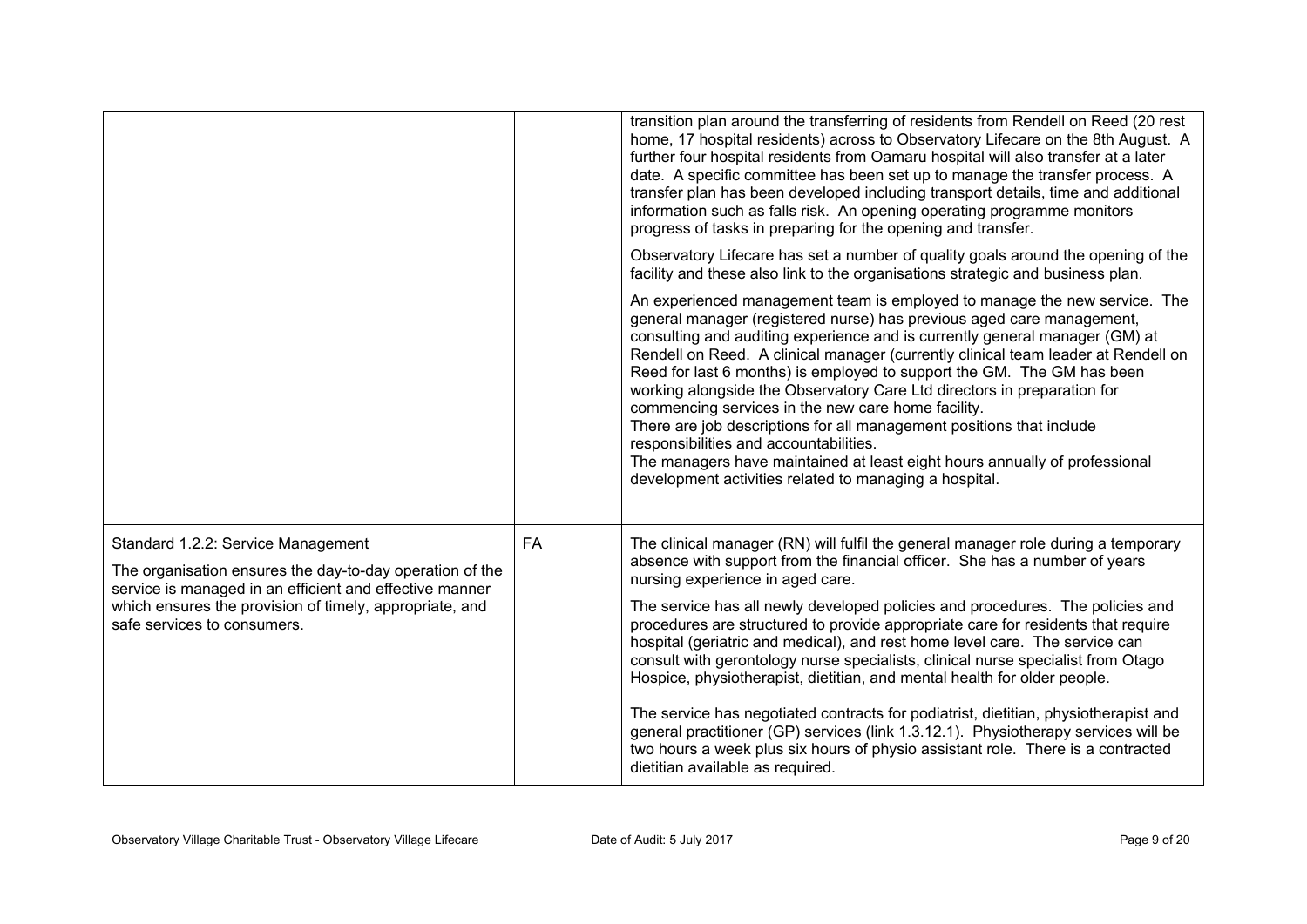| Standard 1.2.7: Human Resource Management<br>Human resource management processes are conducted<br>in accordance with good employment practice and meet<br>the requirements of legislation. | <b>FA</b> | There is a comprehensive human resources policy folder including (but not limited<br>to) recruitment, selection, orientation and staff training and development. A<br>register of registered nurse (RN) and enrolled nurse (EN) practising certificates is<br>maintained.                                                                                                                                                                                   |
|--------------------------------------------------------------------------------------------------------------------------------------------------------------------------------------------|-----------|-------------------------------------------------------------------------------------------------------------------------------------------------------------------------------------------------------------------------------------------------------------------------------------------------------------------------------------------------------------------------------------------------------------------------------------------------------------|
|                                                                                                                                                                                            |           | There is a comprehensive orientation programme in place that provides new staff<br>with relevant information for safe work practice. The orientation programme is<br>developed specifically to worker type (eg, RN, support staff) and includes<br>documented competencies.                                                                                                                                                                                 |
|                                                                                                                                                                                            |           | The majority of staff commencing at Observatory Lifecare are currently employed<br>at Rendell on Reed (41 of 50 staff). This includes six RNs and one EN. There will<br>be seven RNs in total employed to commence at Observatory and four of the<br>seven are InterRAI trained.                                                                                                                                                                            |
|                                                                                                                                                                                            |           | There are 14 caregivers employed to commence at Observatory Lifecare from<br>Rendell on Reed. There are five newly employed caregivers. Eleven of the<br>caregivers in total have completed Careerforce level three and four are currently<br>working through level three.                                                                                                                                                                                  |
|                                                                                                                                                                                            |           | Three activity staff (including one DT) has been employed (one from Rendell on<br>Reed). Activities are rostered across six days.                                                                                                                                                                                                                                                                                                                           |
|                                                                                                                                                                                            |           | Caregivers who have not completed appropriate training will be encouraged to<br>complete the Careerforce training programme. The general manager is a<br>registered assessor.                                                                                                                                                                                                                                                                               |
|                                                                                                                                                                                            |           | Registered nurses will have access to external education via Oamaru hospital and<br>Otago hospice.                                                                                                                                                                                                                                                                                                                                                          |
|                                                                                                                                                                                            |           | Site-specific orientation training sessions are scheduled for the week of opening<br>for all staff (repeat sessions are being held). Competencies are currently all up to<br>date for those staff transferring. A competency programme is to be implemented<br>for all staff with different requirements according to work type (eg, support work,<br>registered nurse, cleaner). Core competencies are required to be completed<br>annually as per policy. |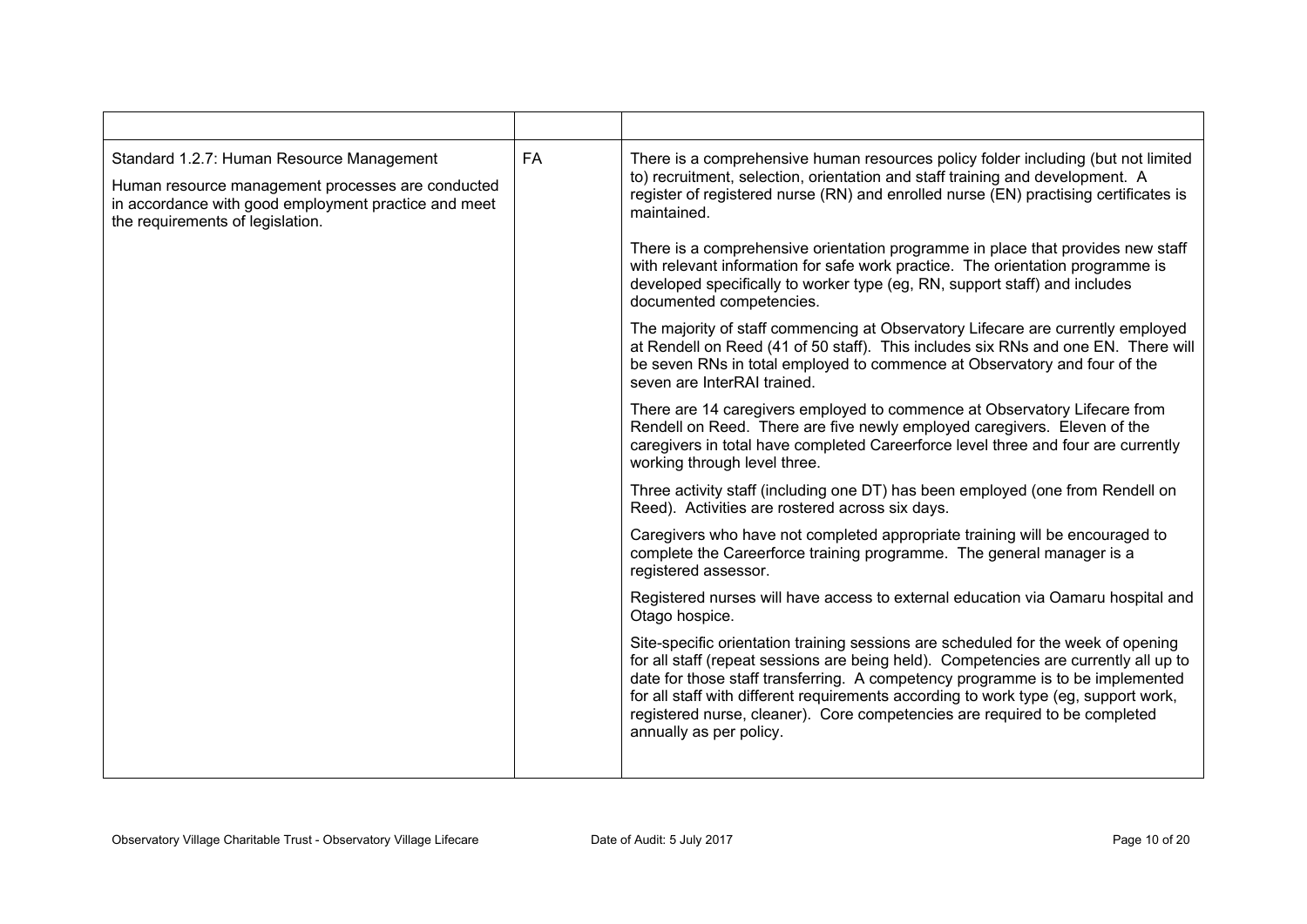| Standard 1.2.8: Service Provider Availability<br>Consumers receive timely, appropriate, and safe service<br>from suitably qualified/skilled and/or experienced service<br>providers.    | FA     | There is a staffing level and skills mix policy which aligns with contractual<br>requirements and includes skill mixes. A draft roster provides sufficient and<br>appropriate coverage for the effective delivery of care and support. The proposed<br>roster aligns with full occupancy within the first few weeks of opening as residents<br>are transitioned from Rendell on Reed and Takaro Lodge at Oamaru hospital.<br>The roster is flexible to allow for the increase in resident acuity. The draft roster is<br>in place for the safe transfer of 37 residents on the 8th August, and the increase<br>of a further four hospital residents from Oamaru hospital.                                                                            |
|-----------------------------------------------------------------------------------------------------------------------------------------------------------------------------------------|--------|------------------------------------------------------------------------------------------------------------------------------------------------------------------------------------------------------------------------------------------------------------------------------------------------------------------------------------------------------------------------------------------------------------------------------------------------------------------------------------------------------------------------------------------------------------------------------------------------------------------------------------------------------------------------------------------------------------------------------------------------------|
|                                                                                                                                                                                         |        | The roster is across both wings. The GM and CM (both RNs) work Mon- Fri. A<br>further two registered nurses are rostered on a morning shift 7 days a week and<br>supported by five caregivers (including one being rostered in the serviced<br>apartment area). On the afternoon shift there is two RNs rostered supported by<br>four caregivers (including one being rostered in the serviced apartment area). On<br>night shift there is one RN rostered and two caregivers.                                                                                                                                                                                                                                                                       |
|                                                                                                                                                                                         |        | Activity hours are rostered across six days a week.                                                                                                                                                                                                                                                                                                                                                                                                                                                                                                                                                                                                                                                                                                  |
|                                                                                                                                                                                         |        | The roster for the transfer of 37 residents from Rendell on Reed has been safely<br>determined. Residents have been arranged to move in groups, either by<br>ambulance or the facility wheelchair van. The schedule is between 9am -<br>2.30pm. Staff are rostered at both sites for the day and staff, relatives and<br>volunteers have various roles in managing the safe transfer of residents.<br>Residents will have an overnight bag and their file. A checklist for each resident<br>will be completed on arrival. Arrangements have been made for the transfer of<br>resident's personal furniture and belongings as part of the transfer procedure.                                                                                         |
| Standard 1.3.12: Medicine Management<br>Consumers receive medicines in a safe and timely<br>manner that complies with current legislative<br>requirements and safe practice guidelines. | PA Low | The medication policy and procedures follows recognised standards and<br>guidelines for safe medicine management practice in accordance with the<br>guideline: Safe Management of Medicines.<br>The service is planning to use two weekly robotic packs and has negotiated a<br>contract with a local pharmacy. There is a secure treatment room in both wings.<br>The medication rooms are yet to be fully completed with fixtures. Two medication<br>trolleys will transfer to Observatory for the two wings. There is a controlled drug<br>(CD) safe to be installed in the main treatment room in West wing. The treatment<br>room will have a medication fridge.<br>The medication management policy includes management of self-administration |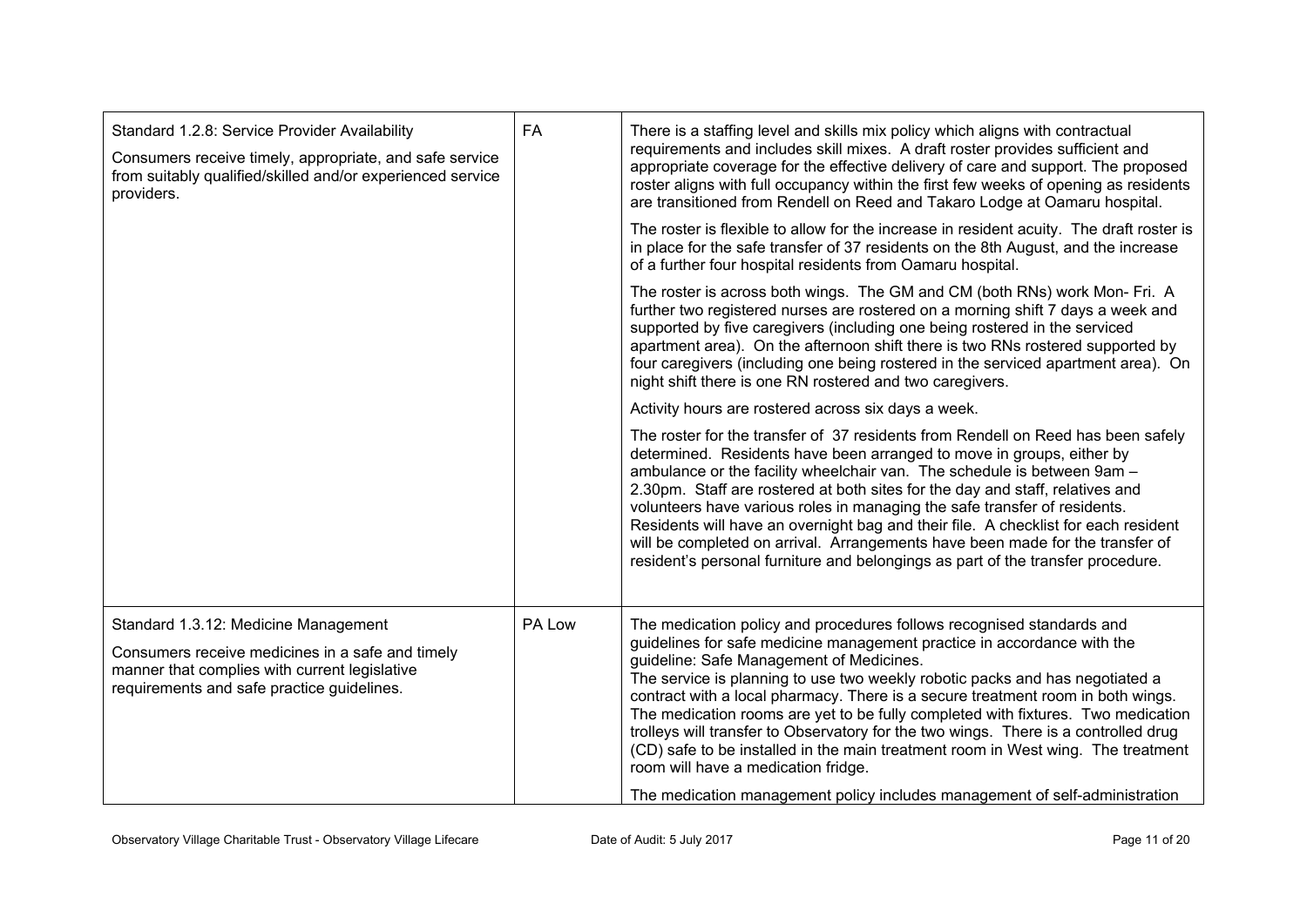|                                                                                                                                 |           | and an assessment form is available. There are locked drawers available in each<br>resident room.                                                                                                                                                                                                                                                                                                                                                                                                                                                                                                                                                                                                              |
|---------------------------------------------------------------------------------------------------------------------------------|-----------|----------------------------------------------------------------------------------------------------------------------------------------------------------------------------------------------------------------------------------------------------------------------------------------------------------------------------------------------------------------------------------------------------------------------------------------------------------------------------------------------------------------------------------------------------------------------------------------------------------------------------------------------------------------------------------------------------------------|
|                                                                                                                                 |           | The medication policy identifies that medication errors are treated as an incident<br>and captured as part of the incident management system.                                                                                                                                                                                                                                                                                                                                                                                                                                                                                                                                                                  |
|                                                                                                                                 |           | Medicine management information is well established at Rendell on Reed.<br>Advised, that only those deemed competent, will be responsible for<br>administration. RNs and senior caregivers at Rendell on Reed currently have up<br>to date competencies with Medimap. This will continue at Observatory Lifecare.<br>Registered Nurses receive training around syringe driver use with two yearly<br>competencies (if not already completed and current).                                                                                                                                                                                                                                                      |
|                                                                                                                                 |           | A contracted General Practitioner service is in the process of being negotiated<br>with a local GP. This will include a weekly 2 hourly session or more frequent as<br>needed. The on-call system is covered by all GPs in Oamaru on a rotating roster.                                                                                                                                                                                                                                                                                                                                                                                                                                                        |
| Standard 1.3.13: Nutrition, Safe Food, And Fluid<br>Management                                                                  | <b>FA</b> | The new kitchen is designed in three parts, one for cooking, one area for baking<br>and one for clearing up. The commercial kitchen includes pantry, walk in chiller                                                                                                                                                                                                                                                                                                                                                                                                                                                                                                                                           |
| A consumer's individual food, fluids and nutritional needs<br>are met where this service is a component of service<br>delivery. |           | and walk in freezer. The menu has been approved and reviewed by a registered<br>dietitian. Kitchen staff are employed to commence that have completed food<br>safety certificates. There is one cook and two kitchen hands transferring from<br>Rendell and Reed. A head chef and another cook/kitchen hand have also been<br>employed. A food control plan has been registered with the local council.                                                                                                                                                                                                                                                                                                        |
|                                                                                                                                 |           | There is a large communal dining area between the two wings. Any rest home<br>residents in serviced apartments can attend meals in the large village dining area<br>or in the rest home dining area. The dining area has a kitchenette including a<br>servery area consisting of a cold food servery and a Bain-marie. Food will be<br>transported in a hot box from the main kitchen to the kitchenette. The kitchenette<br>is open and the service will need to ensure the boiling water tap is managed as<br>part of the hazard register.<br>Kitchen fridge, food and freezer temperatures are to be monitored and<br>documented daily as per policy. Resident annual satisfaction survey includes<br>food. |
|                                                                                                                                 |           | The residents are to have a nutritional profile developed on admission, which<br>identifies dietary requirements and likes and dislikes. These are to transfer with<br>the current residents and provided to the kitchen. Advised that any changes to                                                                                                                                                                                                                                                                                                                                                                                                                                                          |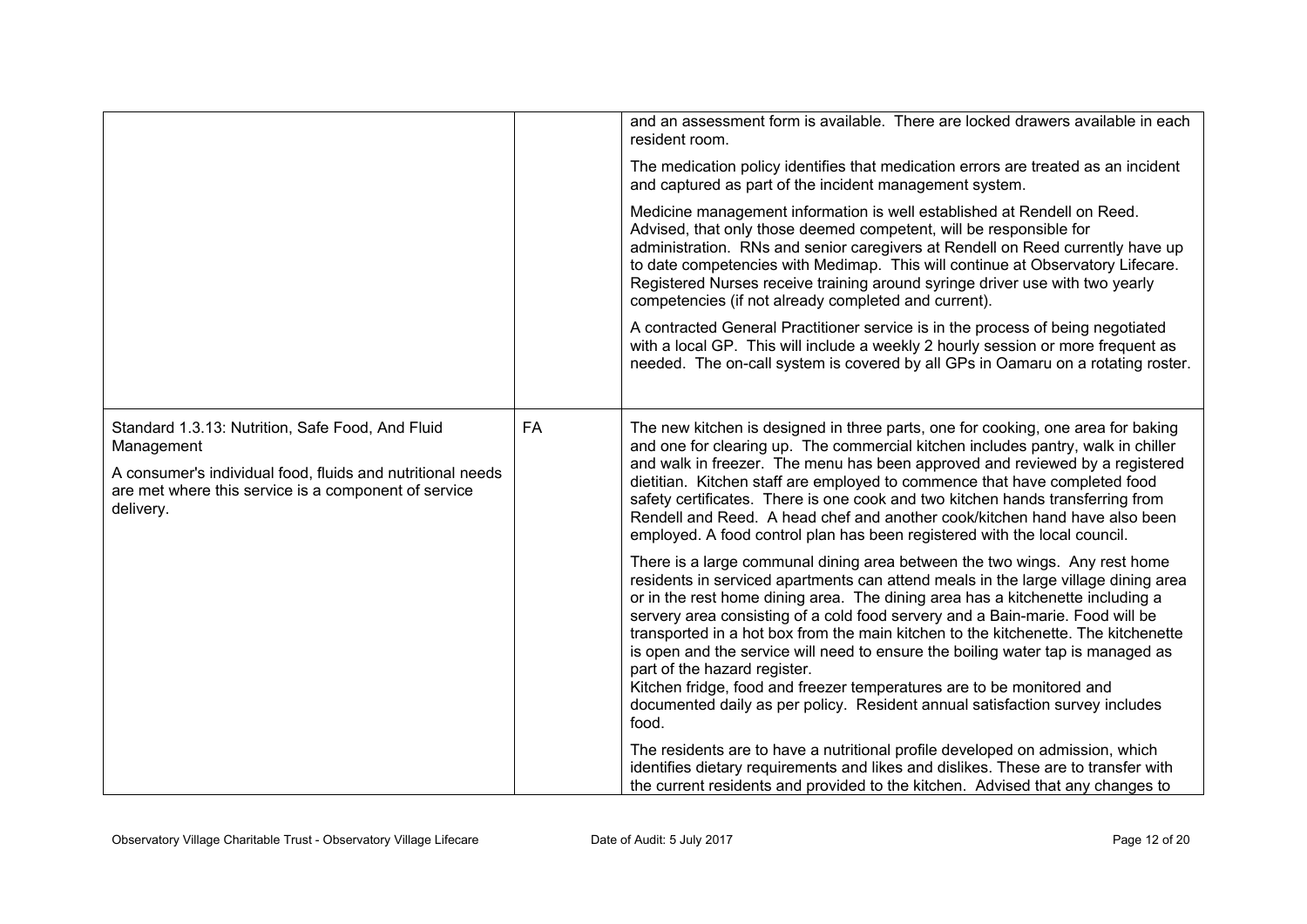|                                                                                                                                                                                                                                                         |           | residents' dietary needs will be communicated to the kitchen as per policy.                                                                                                                                                                                                                                                                                                                                                                                                                                                                                                                                                                                                                                                                                                                                                                                                                                                                                                                                                                                                                                                                                                                                                                                                              |
|---------------------------------------------------------------------------------------------------------------------------------------------------------------------------------------------------------------------------------------------------------|-----------|------------------------------------------------------------------------------------------------------------------------------------------------------------------------------------------------------------------------------------------------------------------------------------------------------------------------------------------------------------------------------------------------------------------------------------------------------------------------------------------------------------------------------------------------------------------------------------------------------------------------------------------------------------------------------------------------------------------------------------------------------------------------------------------------------------------------------------------------------------------------------------------------------------------------------------------------------------------------------------------------------------------------------------------------------------------------------------------------------------------------------------------------------------------------------------------------------------------------------------------------------------------------------------------|
|                                                                                                                                                                                                                                                         |           | Special equipment such as 'lipped plates' built up spoons are available as needs<br>required. Equipment has been purchased for the new dining room/kitchenette.                                                                                                                                                                                                                                                                                                                                                                                                                                                                                                                                                                                                                                                                                                                                                                                                                                                                                                                                                                                                                                                                                                                          |
| Standard 1.4.1: Management Of Waste And Hazardous<br>Substances<br>Consumers, visitors, and service providers are protected<br>from harm as a result of exposure to waste, infectious or<br>hazardous substances, generated during service<br>delivery. | <b>FA</b> | There are policies around waste management. Management of waste and<br>hazardous substances is covered during orientation of new staff and is included<br>as part of the annual training plan.<br>Material safety datasheets are to be available in the laundry and the sluice.<br>Personal protective equipment arranged to be in place by contracted supplier.<br>There is a secure sluice in East wing, which also has a sanitizer. Advised, that a<br>sharps container will be kept in the treatment room.<br>Gloves, aprons and goggles are available for staff. Infection control policies state<br>specific tasks and duties for which protective equipment is to be worn.                                                                                                                                                                                                                                                                                                                                                                                                                                                                                                                                                                                                        |
| Standard 1.4.2: Facility Specifications<br>Consumers are provided with an appropriate, accessible<br>physical environment and facilities that are fit for their<br>purpose.                                                                             | PA Low    | The facility is purpose built and is spacious. All building and plant have been built<br>to comply with legislation. The building is across one level.<br>The care centre includes two wings. The two wings (East wing has 21 rooms and<br>West wing has 20 rooms) are self-contained and both have a nurse's office. Four<br>of the 20 rooms in the West wing are also ORA's. There is a large shared open<br>planned lounge and dining room between the two wings. There is a separate<br>wing of 12 serviced apartments (ORA's) that have also been verified as suitable to<br>provide rest home level care<br>Residents are able to bring their own possessions into the home and are able to<br>adorn their room as desired.<br>There are handrails in ensuites, communal bathrooms and hallways. All rooms<br>and communal areas allow for safe use of mobility equipment. The facility is<br>carpeted throughout with vinyl surfaces in bathrooms/toilets and kitchen areas.<br>There is adequate space in each new wing for storage of mobility equipment.<br>All rooms have been designed for hospital level care and each room has a<br>spacious ensuite shower/toilet. The serviced apartments are spacious, each with<br>an open plan living room with kitchen, and ensuite. |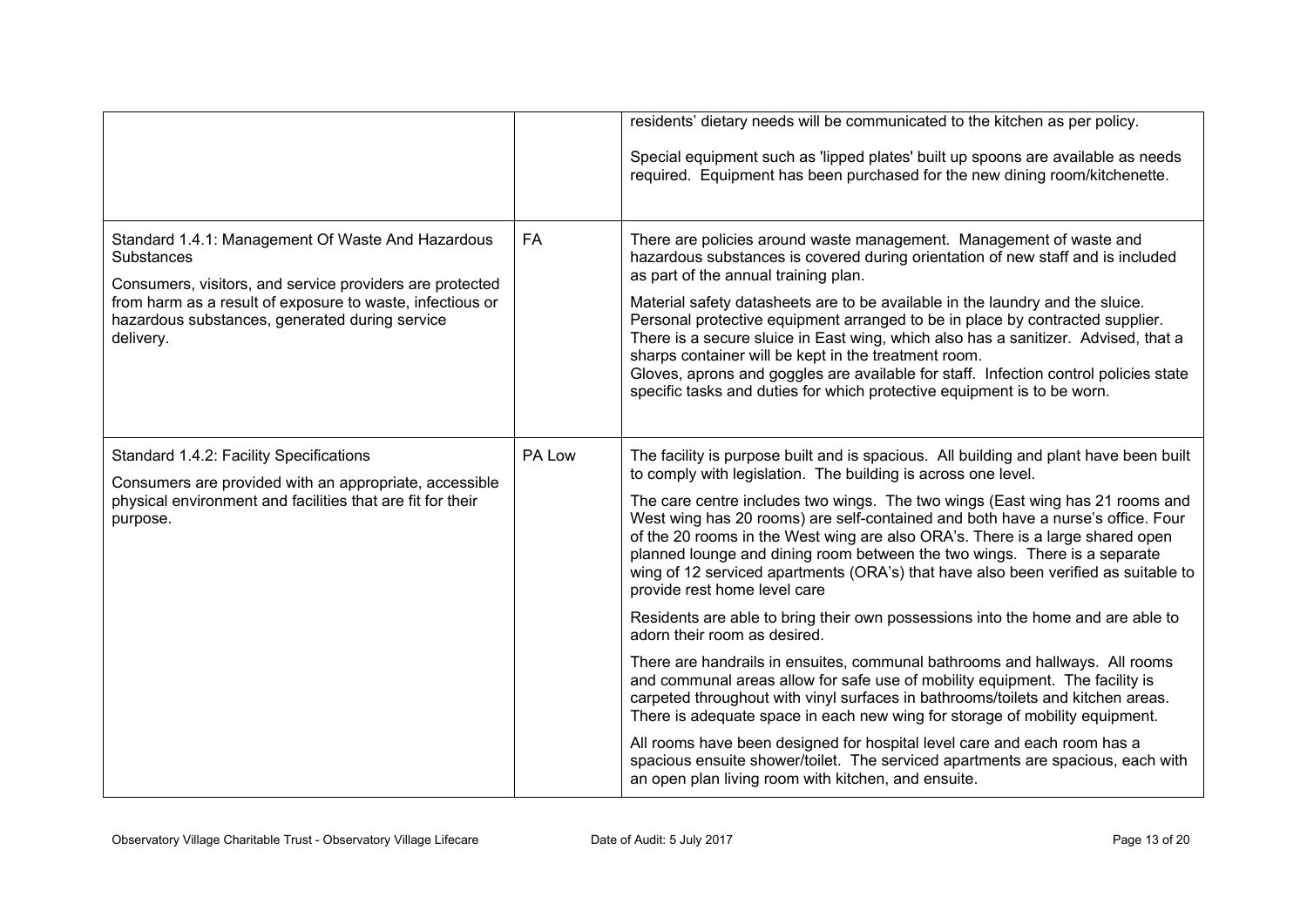|                                                                                                                                                                                                                                                                                        |           | The building is near completion including being furnished. The certificate for public<br>use is not yet complete.<br>The service has purchased some new equipment for the facility including (but not<br>limited to) two sling hoists, PI mattresses, hilo beds, and lazy boy recliners on<br>wheels for rooms. Other furniture and equipment is being transferred from Rendell<br>ion Reed. All rooms to have electric hi/lo beds. The maintenance schedule<br>includes checking of equipment. All electrical equipment and other machinery is<br>to be checked as part of the annual maintenance and verification checks. All<br>medical equipment transferring from Rendell on Reed has been calibrated.<br>The doors off the communal lounge open into an enclosed landscaped courtyard.<br>All landscaping around the facility is in the process of being completed.<br>There are environmental audits and building compliance audits, which will be<br>completed as part of the internal audit. A contracted maintenance person has<br>been appointed. |
|----------------------------------------------------------------------------------------------------------------------------------------------------------------------------------------------------------------------------------------------------------------------------------------|-----------|--------------------------------------------------------------------------------------------------------------------------------------------------------------------------------------------------------------------------------------------------------------------------------------------------------------------------------------------------------------------------------------------------------------------------------------------------------------------------------------------------------------------------------------------------------------------------------------------------------------------------------------------------------------------------------------------------------------------------------------------------------------------------------------------------------------------------------------------------------------------------------------------------------------------------------------------------------------------------------------------------------------------------------------------------------------|
| Standard 1.4.3: Toilet, Shower, And Bathing Facilities<br>Consumers are provided with adequate<br>toilet/shower/bathing facilities. Consumers are assured<br>privacy when attending to personal hygiene requirements<br>or receiving assistance with personal hygiene<br>requirements. | <b>FA</b> | Both wings have a mobility toilet near the large communal lounge area. Each<br>resident room including serviced apartment has a spacious ensuite with shower<br>and toilet. All ensuites throughout the facility have been designed for hospital<br>level care and allows for the use of mobility equipment.                                                                                                                                                                                                                                                                                                                                                                                                                                                                                                                                                                                                                                                                                                                                                 |
| Standard 1.4.4: Personal Space/Bed Areas<br>Consumers are provided with adequate personal<br>space/bed areas appropriate to the consumer group and<br>setting.                                                                                                                         | <b>FA</b> | Resident's rooms are spacious and designed for hospital level. Each room allows<br>for the safe use and manoeuvring of mobility aids. Mobility aids can be managed<br>in ensuites and communal toilets/bathrooms in all areas. The open plan lounge<br>areas are spacious. Residents requiring transportation between rooms or<br>services are able to be moved from their room either by trolley, bed, lazy boy or<br>wheelchair.                                                                                                                                                                                                                                                                                                                                                                                                                                                                                                                                                                                                                           |
| Standard 1.4.5: Communal Areas For Entertainment,<br>Recreation, And Dining<br>Consumers are provided with safe, adequate, age<br>appropriate, and accessible areas to meet their                                                                                                      | <b>FA</b> | There is a spacious open plan lounge/dining area between the two wings. There<br>is also a smaller whanau room/lounge in west wing. There is a large village<br>communal lounge/café/dining area connected and accessible from the serviced<br>apartments and care centre.                                                                                                                                                                                                                                                                                                                                                                                                                                                                                                                                                                                                                                                                                                                                                                                   |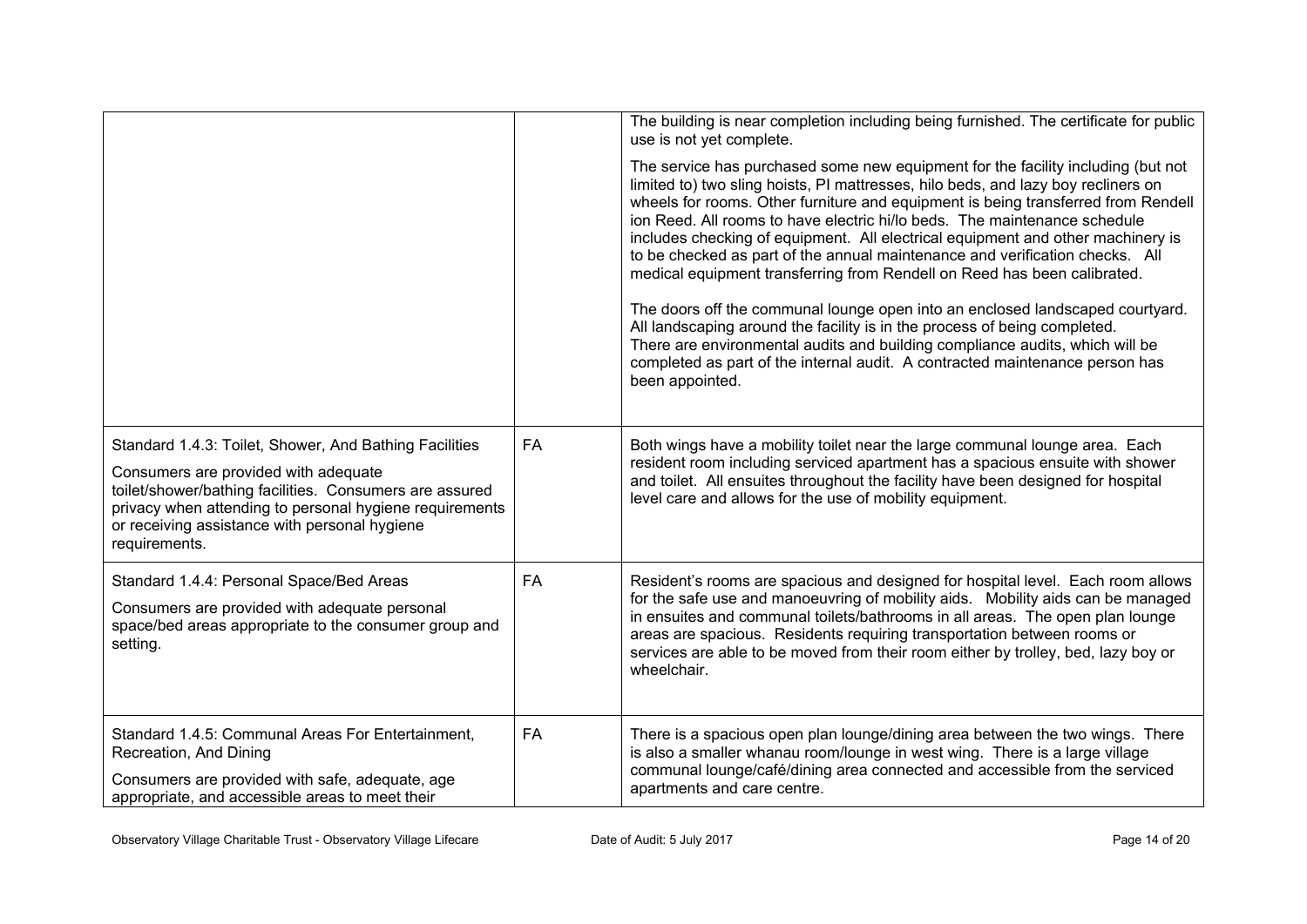| relaxation, activity, and dining needs.                                                                                                                                                               |           |                                                                                                                                                                                                                                                                                                                                                                                                                                                                                                                                                                                                                                                                                                                                                                                                                                                                                                                                                                                                                                                                                                                                                                                                                                                                                                                                                                                               |
|-------------------------------------------------------------------------------------------------------------------------------------------------------------------------------------------------------|-----------|-----------------------------------------------------------------------------------------------------------------------------------------------------------------------------------------------------------------------------------------------------------------------------------------------------------------------------------------------------------------------------------------------------------------------------------------------------------------------------------------------------------------------------------------------------------------------------------------------------------------------------------------------------------------------------------------------------------------------------------------------------------------------------------------------------------------------------------------------------------------------------------------------------------------------------------------------------------------------------------------------------------------------------------------------------------------------------------------------------------------------------------------------------------------------------------------------------------------------------------------------------------------------------------------------------------------------------------------------------------------------------------------------|
| Standard 1.4.6: Cleaning And Laundry Services<br>Consumers are provided with safe and hygienic cleaning<br>and laundry services appropriate to the setting in which<br>the service is being provided. | <b>FA</b> | There are laundry policies and procedures. Cleaning procedures are available for<br>cleaning staff. A team of four cleaners/laundry staff have been employed from<br>Rendell on Reed to work in the new facility. All have completed Careerforce<br>certificate in cleaning level three. The laundry is situated in the service area.<br>There are two doors (enter and exit) and the laundry is designed with a dirty and<br>clean flow.<br>There is a small laundry in the serviced apartment area for residents. There are<br>areas for storage of clean and dirty laundry. There is an internal audit around<br>laundry services and environmental cleaning to be completed twice as part of the<br>internal audit schedule. The cleaners cupboards are designated areas and<br>lockable for storage of chemicals and are stored securely.                                                                                                                                                                                                                                                                                                                                                                                                                                                                                                                                                |
| Standard 1.4.7: Essential, Emergency, And Security<br>Systems<br>Consumers receive an appropriate and timely response<br>during emergency and security situations.                                    | PA Low    | Appropriate training, information, and equipment for responding to emergencies is<br>provided at induction and is included as part of the annual training programme.<br>Staff training in fire safety and a fire drill is to be completed for new staff in the<br>induction prior to opening.<br>There are comprehensive civil defence and emergency procedures in place.<br>There are civil defence kits and large water tanks available.<br>Key staff are required to hold a first aid certificate. All RNs employed have up to<br>date first aid certificates.<br>Smoke alarms, sprinkler system and exit signs are in place in the building. The<br>fire evacuation plan is in draft and currently with the fire service awaiting approval.<br>The facility has emergency lighting and torches. Gas BBQ and additional cylinders<br>are available for alternative cooking.<br>The call bell system is available in all areas with visual display panels. Call bells<br>are available in all resident areas, (i.e., bedrooms, ensuite toilet/showers,<br>communal toilets, dining rooms). Call bell pendants can be accessed for rest<br>home residents in serviced apartments if needed.<br>There is an automated sliding door entrance to the lobby. This is locked<br>afterhours. Anyone is free to leave at any time from the inside during afterhours,<br>by pushing the exit button. |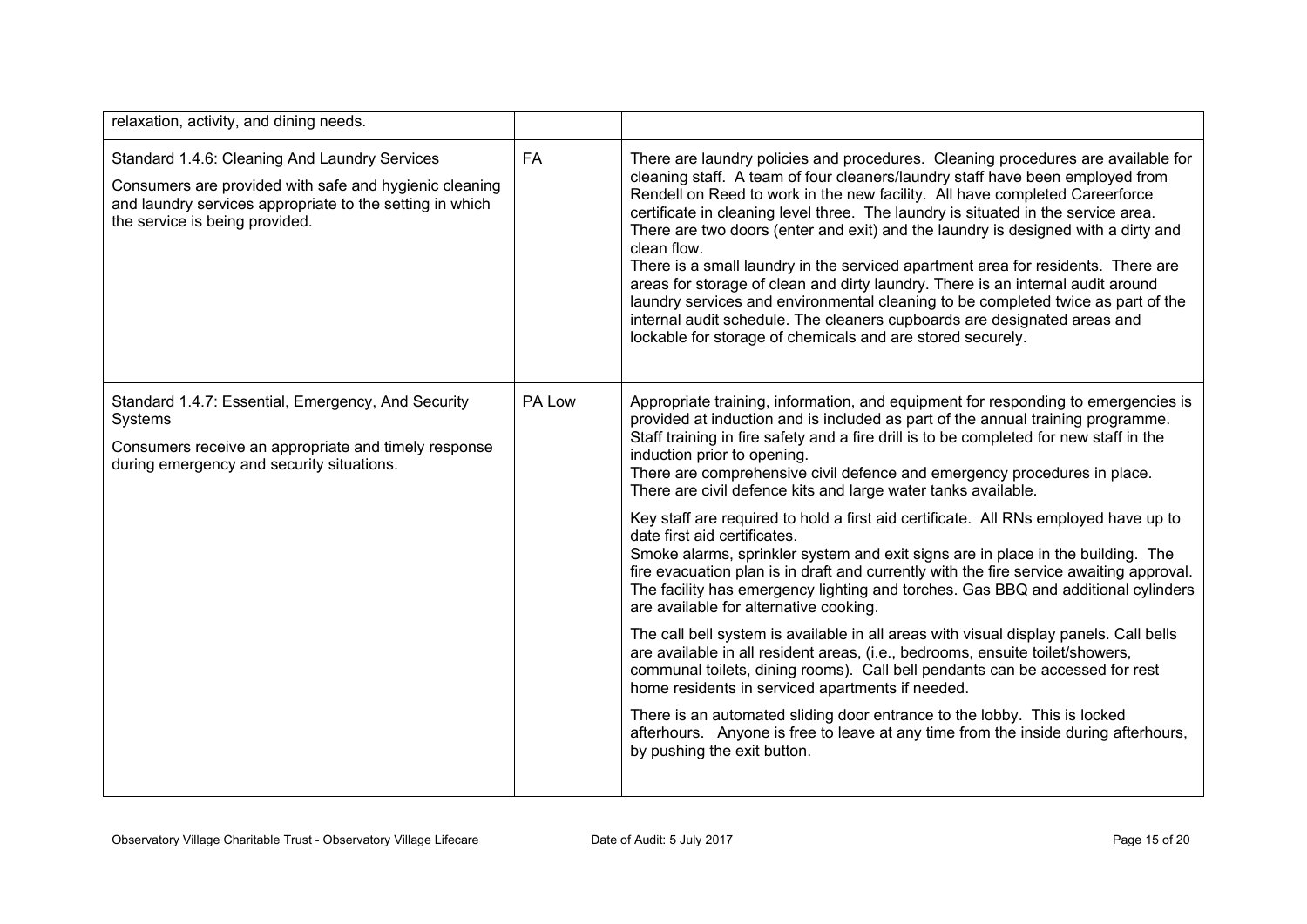| Standard 1.4.8: Natural Light, Ventilation, And Heating<br>Consumers are provided with adequate natural light, safe<br>ventilation, and an environment that is maintained at a<br>safe and comfortable temperature.                         | FA | The new building is appropriately heated and ventilated. There is underfloor<br>heating throughout the facility and radiators in resident rooms. There is plenty of<br>natural light in the new rooms and all have windows.                                                                                                                                                                                                                                                                                                                                                                                                                                                                                                |
|---------------------------------------------------------------------------------------------------------------------------------------------------------------------------------------------------------------------------------------------|----|----------------------------------------------------------------------------------------------------------------------------------------------------------------------------------------------------------------------------------------------------------------------------------------------------------------------------------------------------------------------------------------------------------------------------------------------------------------------------------------------------------------------------------------------------------------------------------------------------------------------------------------------------------------------------------------------------------------------------|
| Standard 3.1: Infection control management<br>There is a managed environment, which minimises the<br>risk of infection to consumers, service providers, and<br>visitors. This shall be appropriate to the size and scope<br>of the service. | FA | The IC programme and its content and detail, is appropriate for the size,<br>complexity, and degree of risk associated with the service. There is a suite if<br>infection control policies and procedures. There is a job description for the<br>(infection prevention & control (IP &C) nurse and clearly defined guidelines. The<br>IP&C nurse is a designated Registered Nurse. The infection control programme<br>is designed to link to the quality and risk management system. The programme is<br>to be reviewed annually with a template available to assist with this review.<br>The IC committee is to include all staff and will be part of the quality committee<br>meeting and the registered nurse meetings. |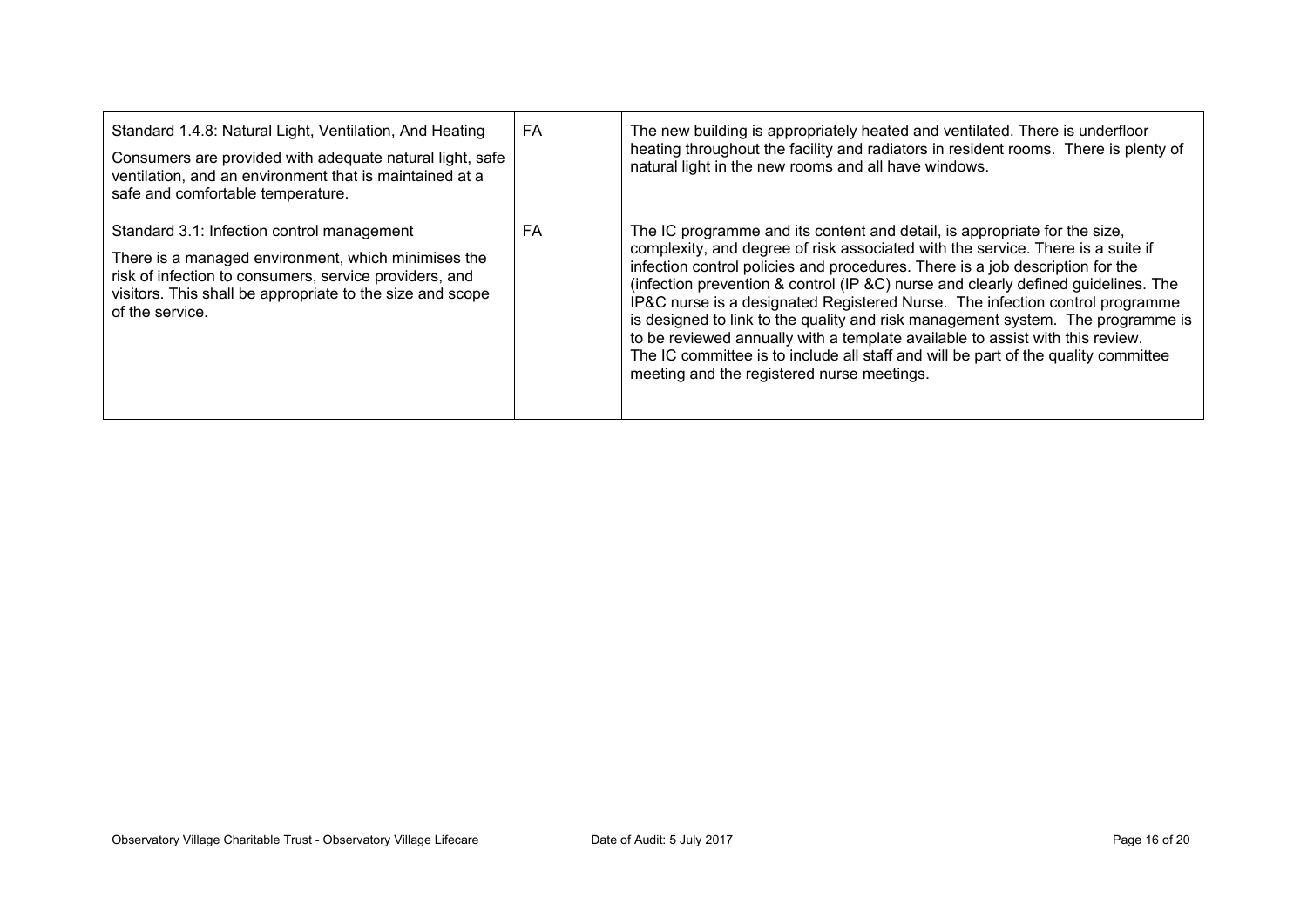## **Specific results for criterion where corrective actions are required**

Where a standard is rated partially attained (PA) or unattained (UA) specific corrective actions are recorded under the relevant criteria for the standard. The following table contains the criterion where corrective actions have been recorded.

Criterion can be linked to the relevant standard by looking at the code. For example, a Criterion 1.1.1.1: Service providers demonstrate knowledge and understanding of consumer rights and obligations, and incorporate them as part of their everyday practice relates to Standard 1.1.1: Consumer Rights During Service Delivery in Outcome 1.1: Consumer Rights.

If there is a message "no data to display" instead of a table, then no corrective actions were required as a result of this audit.

| <b>Criterion with desired outcome</b>                                                                                                                                                                                                                                                   | <b>Attainment</b><br>Rating | <b>Audit Evidence</b>                                                                                                                                                                                                                                                                                                                                                                                                                                                                                                                                     | <b>Audit Finding</b>                                                                                                                    | <b>Corrective action</b><br>required and<br>timeframe for<br>completion (days)          |
|-----------------------------------------------------------------------------------------------------------------------------------------------------------------------------------------------------------------------------------------------------------------------------------------|-----------------------------|-----------------------------------------------------------------------------------------------------------------------------------------------------------------------------------------------------------------------------------------------------------------------------------------------------------------------------------------------------------------------------------------------------------------------------------------------------------------------------------------------------------------------------------------------------------|-----------------------------------------------------------------------------------------------------------------------------------------|-----------------------------------------------------------------------------------------|
| Criterion 1.3.12.1<br>A medicines management system is<br>implemented to manage the safe and<br>appropriate prescribing, dispensing,<br>administration, review, storage,<br>disposal, and medicine reconciliation<br>in order to comply with legislation,<br>protocols, and guidelines. | PA Low                      | The service is planning to use two weekly<br>robotic packs and has an agreement with a<br>local Pharmacy provider. Robotics is to be<br>established at Rendell on Reed in the next<br>fortnight, so staff will be trained and familiar<br>with robotics when transferring to Observatory.<br>Medimap is already in use for residents at<br>Rendell on Reed and this system will be<br>transferred to the Observatory Village Lifecare<br>facility. A secure treatment room in each of<br>the wings is in the process of being completed<br>and furnished. | The treatment rooms are<br>not all completed or<br>furnished. The<br>medication system is to<br>be fully established at<br>Observatory. | Implement a safe<br>transition for the<br>medication system.<br>Prior to occupancy days |
| Criterion 1.4.2.1<br>All buildings, plant, and equipment<br>comply with legislation.                                                                                                                                                                                                    | PA Low                      | The facility is purpose built and is spacious. All<br>building and plant have been built to comply<br>with legislation. The building is across one<br>level. The care centre includes two wings.                                                                                                                                                                                                                                                                                                                                                          | The building certificate for<br>public use (CPU) is yet to<br>be completed.                                                             | A Certificate of Public<br>Use (CPU) must be<br>sighted by<br>DHB/HealthCert prior to   |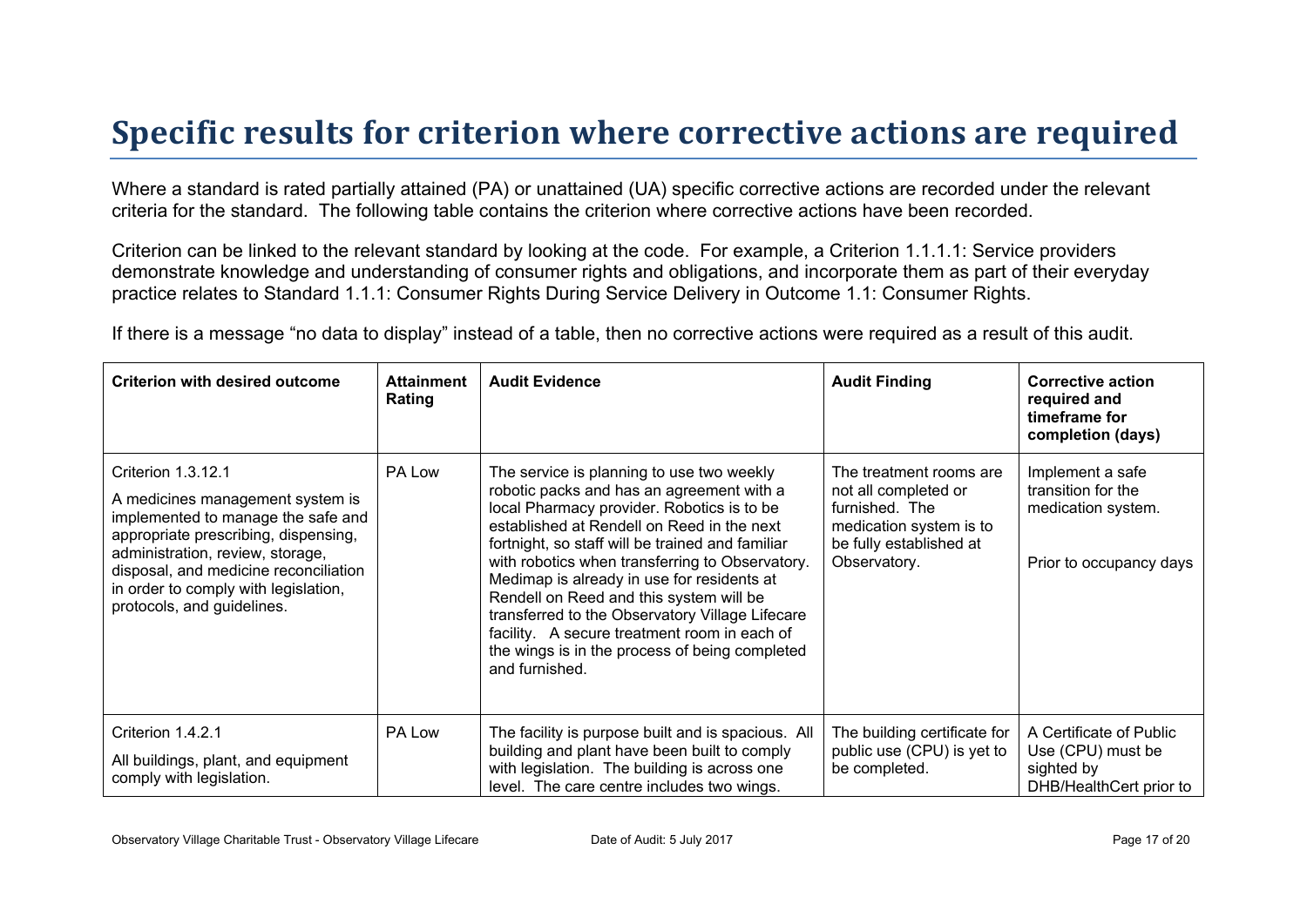|                                                                                                                                                                                                                                     |        | The two wings (East wing has 21 rooms and<br>West wing has 20 rooms) are self-contained<br>and both have a nurse's office. Four of the 20<br>rooms in the West wing are also ORA's. There<br>is a large shared open planned lounge and<br>dining room between the two wings. There is a<br>separate wing of 12 serviced apartments<br>(ORA's). The building is still in the process of<br>being fully completed and furnished. Therefore<br>the certificate for public use is not yet<br>complete. Hot water monitoring is not yet<br>commenced. |                                                                                                                                                                           | opening.<br>Prior to occupancy days                                                                                                       |
|-------------------------------------------------------------------------------------------------------------------------------------------------------------------------------------------------------------------------------------|--------|--------------------------------------------------------------------------------------------------------------------------------------------------------------------------------------------------------------------------------------------------------------------------------------------------------------------------------------------------------------------------------------------------------------------------------------------------------------------------------------------------------------------------------------------------|---------------------------------------------------------------------------------------------------------------------------------------------------------------------------|-------------------------------------------------------------------------------------------------------------------------------------------|
| Criterion 1.4.2.6<br>Consumers are provided with safe<br>and accessible external areas that<br>meet their needs.                                                                                                                    | PA Low | There will be a number of outdoor garden<br>areas for residents to access. There is a<br>landscaped courtyard and gardens off the main<br>lounge area in the process of being completed.<br>All landscaping around the facility is in the<br>process of being completed.                                                                                                                                                                                                                                                                         | (i) Landscaping is in the<br>process of being<br>completed; (ii) Seating<br>and shade is yet to be<br>installed.                                                          | (i) Ensure landscaping<br>is completed in resident<br>areas. (ii) Ensure<br>seating and shade is<br>available.<br>Prior to occupancy days |
| Criterion 1.4.7.1<br>Service providers receive appropriate<br>information, training, and equipment<br>to respond to identified emergency<br>and security situations. This shall<br>include fire safety and emergency<br>procedures. | PA Low | Appropriate training, information, and<br>equipment for responding to emergencies is to<br>be provided at induction and as part of the<br>annual training programme. Staff training in fire<br>safety and a fire drill is to be completed for all<br>staff commencing at Observatory in the<br>induction prior to opening.                                                                                                                                                                                                                       | Specific fire drill training<br>for the Observatory<br>village lifecare has yet to<br>be completed for all staff.<br>This is scheduled for the<br>induction training day. | Ensure a fire drill and<br>fire safety is completed<br>for new staff prior to<br>opening.<br>Prior to occupancy days                      |
| Criterion 1.4.7.3<br>Where required by legislation there is<br>an approved evacuation plan.                                                                                                                                         | PA Low | Smoke alarms, sprinkler system and exit signs<br>are in place in the building. The fire evacuation<br>plan is in draft and currently with the fire<br>service awaiting approval.                                                                                                                                                                                                                                                                                                                                                                 | The draft fire evacuation<br>plan is yet to be approved<br>by the fire service.                                                                                           | Ensure the fire<br>evacuation scheme is<br>approved.                                                                                      |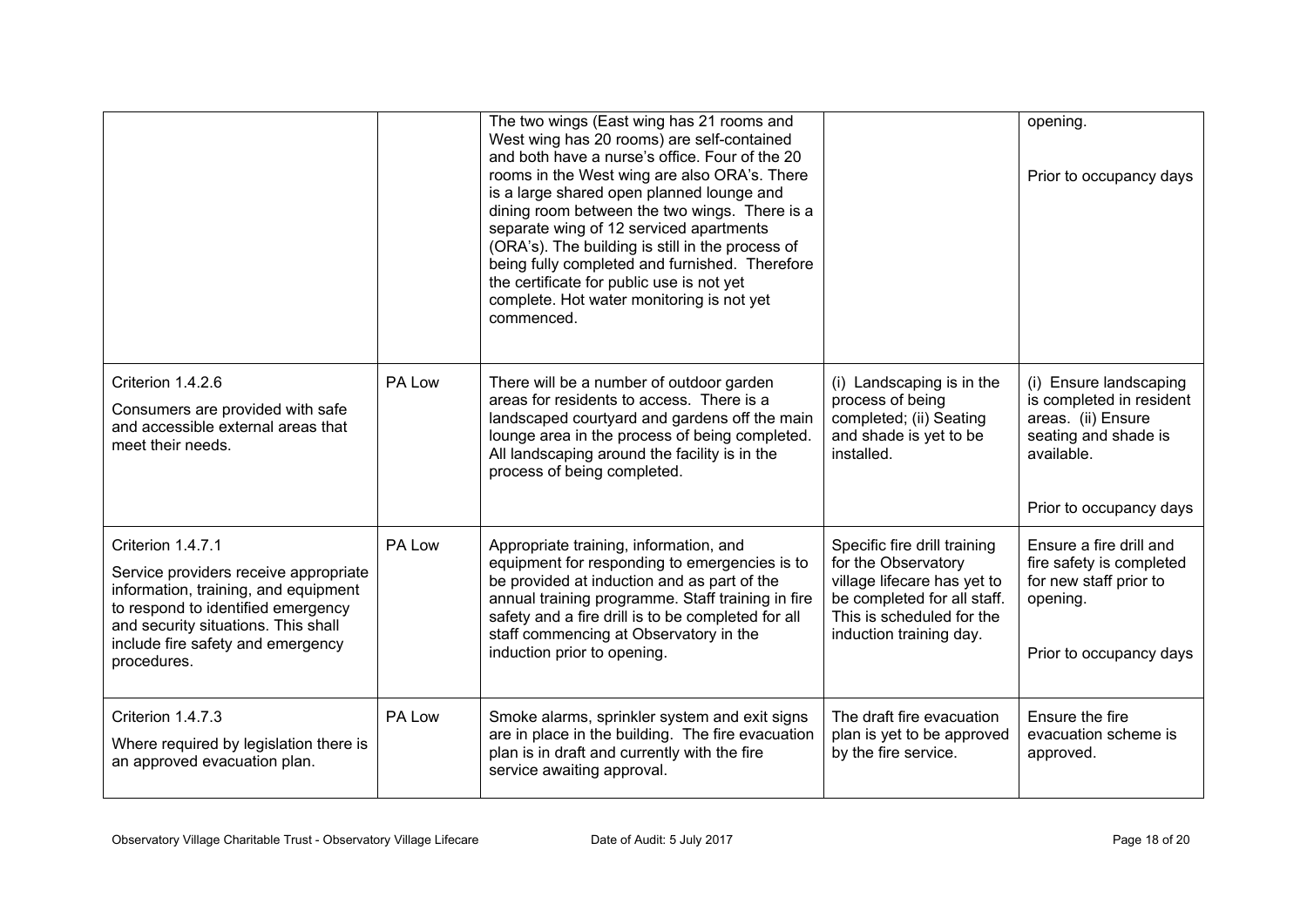|  |  |  |  | 60 days |
|--|--|--|--|---------|
|--|--|--|--|---------|